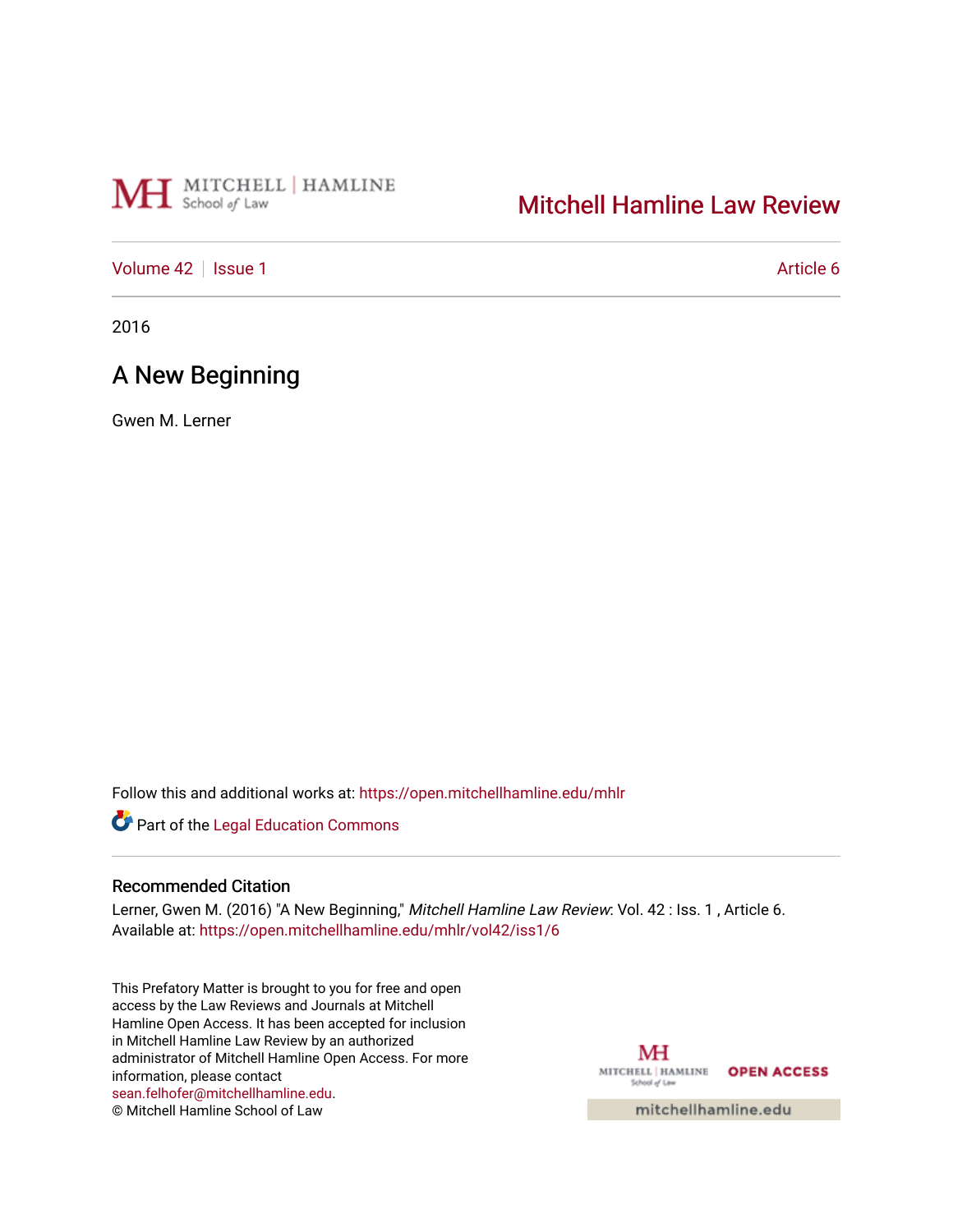#### **A NEW BEGINNING**

## Gwen M. Lerner†

What did it take to start a new law review and, more to the point, what did it take when the law school itself was brand new? The circumstances surrounding the launch of the *Hamline Law Review* in 1978 were strikingly different than those surrounding this new combination with the *William Mitchell Law Review* in 2016. How did it happen and how does it compare with the emergence of the *Mitchell Hamline Law Review* today?

#### I. JOURNAL FOR A NEW SCHOOL

By the fall of 1977, only two classes had graduated from Hamline University School of Law. As the third law school in the community, it was a pioneer in every sense of the word and the second-year students were ready to roll in helping to raise its status and establish its credibility in the legal community. As Minnesota Supreme Court Chief Justice Robert Sheran was to write in the 1978 inaugural issue, this would be "a big step forward in your rapidly advancing academic accomplishments."<sup>1</sup> The same milestone would be expressed by United States District Court for the District of Minnesota Chief Judge Edward Devitt: "I am pleased to see that Minnesota's third law school is thriving to the point where it has determined to launch a law review. The journal will enhance the already burgeoning reputation of the Hamline Law School in the scholastic and legal community."<sup>2</sup>

We were entirely new to the business of creating a sustainable, quality publication that would continue on a parallel path with the school's solid trajectory. Not only did we need to decide what to publish and where to find authors, but also to manage the business of producing a complicated and demanding journal that would adhere to the *Bluebook* religiously, stand on its own among peers,

 <sup>†</sup> Gwen Lerner is the first Editor-in-Chief of the *Hamline Law Review*.

 <sup>1.</sup> Robert J. Sheran, *Inaugural Messages*, 1978 HAMLINE L. REV. iv.

 <sup>2.</sup> Edward J. Devitt, *Inaugural Messages*, 1978 HAMLINE L. REV. iv.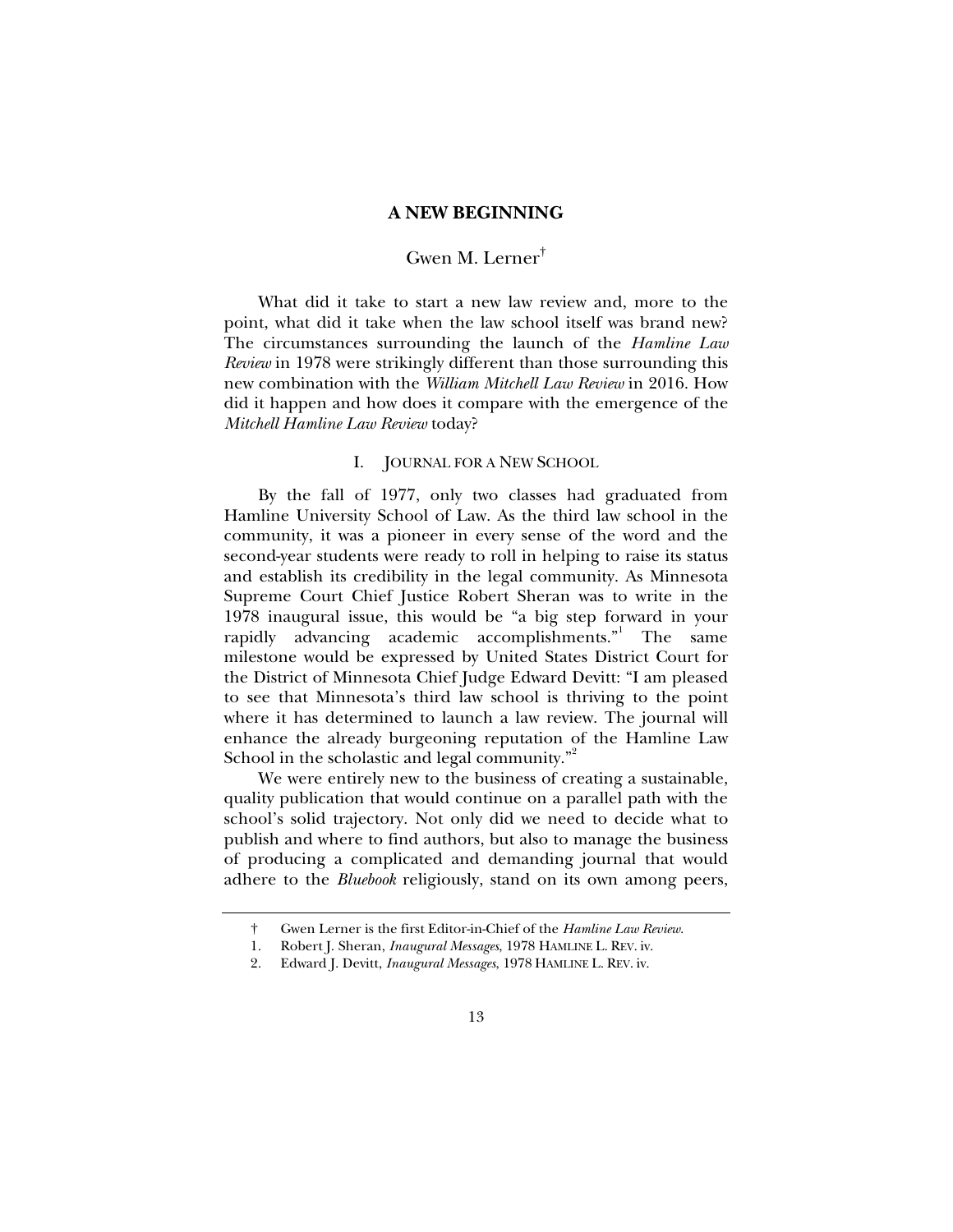and serve as a springboard for future Hamline law students to carry to ever higher levels. To make our first issue unique and practical, we decided to undertake and include a major research project covering the Minnesota Statutes of Limitations that we could handle on our own. After devoting two years of seemingly endless but dedicated teamwork, we unpacked Volume 1978, Number 1, with its 496 pages, on the very brink of Commencement.

As I look over the long rows of grey and red volumes on my bookshelves, I realize the enormous contribution the *Hamline Law Review* has made to legal analysis, discourse and debate, and to providing pragmatic tools for important research and everyday practice. Also, the frequent use of a primary focus through symposia and major research projects that began in 1978 stands out as a lasting tradition. No less than twenty symposia and conferences that featured experts in major fields, with often complementary, timely, and thorough research projects undertaken by successive editorial boards, emerged as distinguishing features of the publication. All the required attention to detail, accuracy, and clarity—as in any law review—has meant that the information, perspectives, insights, and theories presented in its pages can be trusted as worthwhile material to cite and develop for scholarly and practical purposes.

#### II. TWO JOURNALS BECOME ONE

With the respected *William Mitchell Law Review* tracking a parallel course in nearly the same time frame, this 2016 combination has all the makings of a powerhouse publication. The two editorial boards do face their own real challenges in making this work, however, by virtue of the years of differences between the two institutionalized ventures now loaded into the mix. For starters, the William Mitchell Editor-in-Chief, James Schoeberl, points to critical fundamentals they have had to handle like the new constitution, mission, and bylaws, as well as new decisions about cardstock, printer, and cover design. Cha Xiong, the Hamline Editor-in-Chief, calls out strategic factors they must manage, acknowledging clear differences in collaborating, writing, and editing, but at the same time believing in the ability to achieve a foundation as firm as each journal has built from its respective beginnings. Deep-seated cultures and values do not shift easily, but are salient features that need respective recognition in order to blend well for the best of both traditions. As the two stellar law